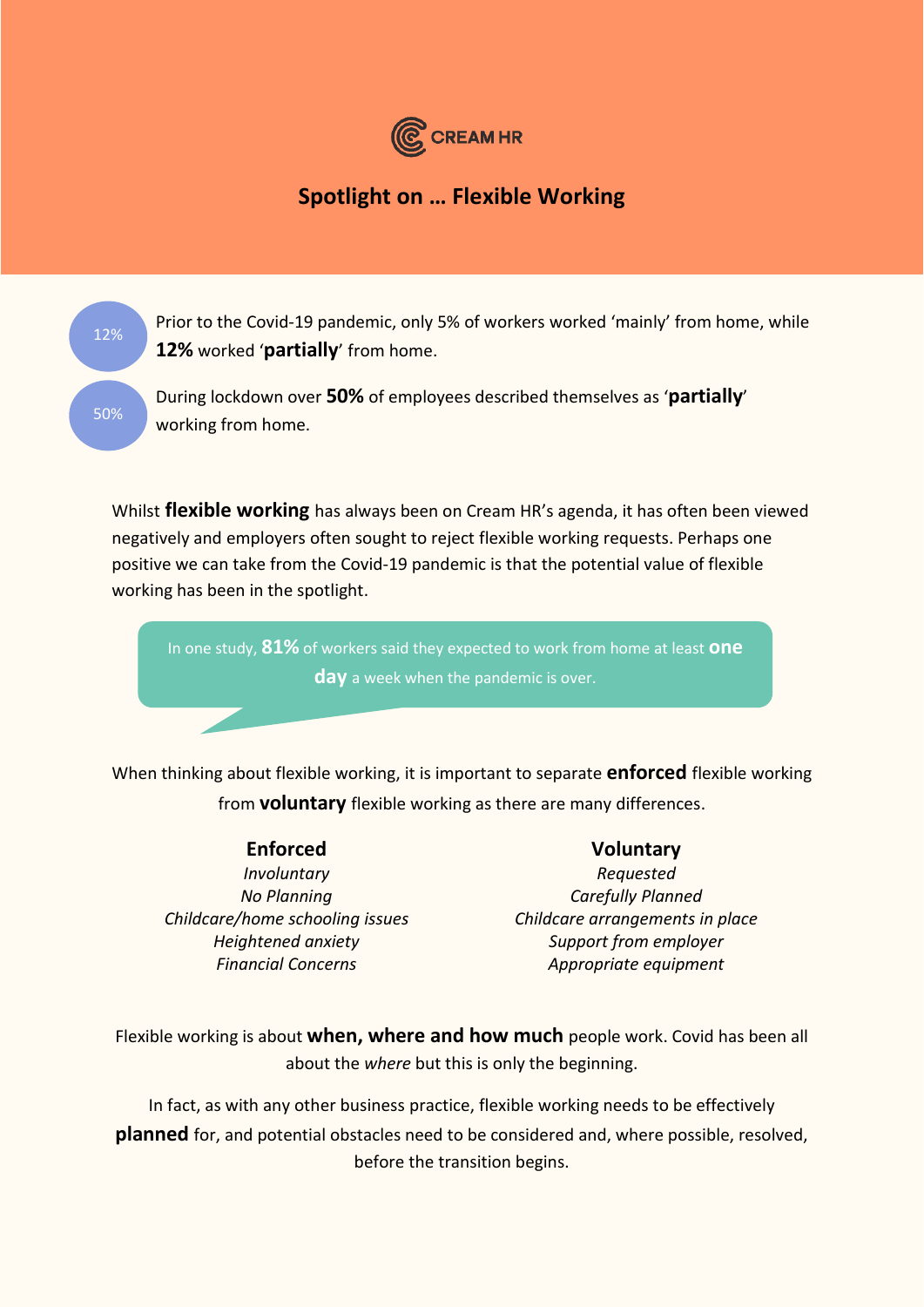## Some of the **things to consider** include:



How many **days** a week will an employee work from home?

What **resources** will they need and are they able to work safely and effectively from home?

How will they **communicate** with their colleagues and managers?



When will employees take **breaks** and avoid burnout?

How will they maintain and healthy work/life **balance**? Following a 9-month trial into home-working at travel firm CTrip, **50%** of workers cited **social isolation** as the main factor in wanting to return to work (break times chats and after work socialisation).

**Concerns** your employees may have:



Will the opportunity for career **progression** be limited?



What will be the **cost** of setting up the home office/ utility bills/ stationery etc?

Is there **stigma** attached to flexible working?

**Technology** has featured heavily during the Covid-enforced lockdown but are you using it correctly? **Video calls** became the main method of communication, but this can be far from perfect. In fact, video calling is **exhausting**, but why?



People have to work harder to process non-verbal cues such as facial expressions and tone



Silence can be very awkward



People feel the need to perform

In these current times they can be a sad reminder of what we are all missing

It can also be **unsettling** to see your colleagues, friends and family all in the same space (you wouldn't see them all in a bar at one time!)